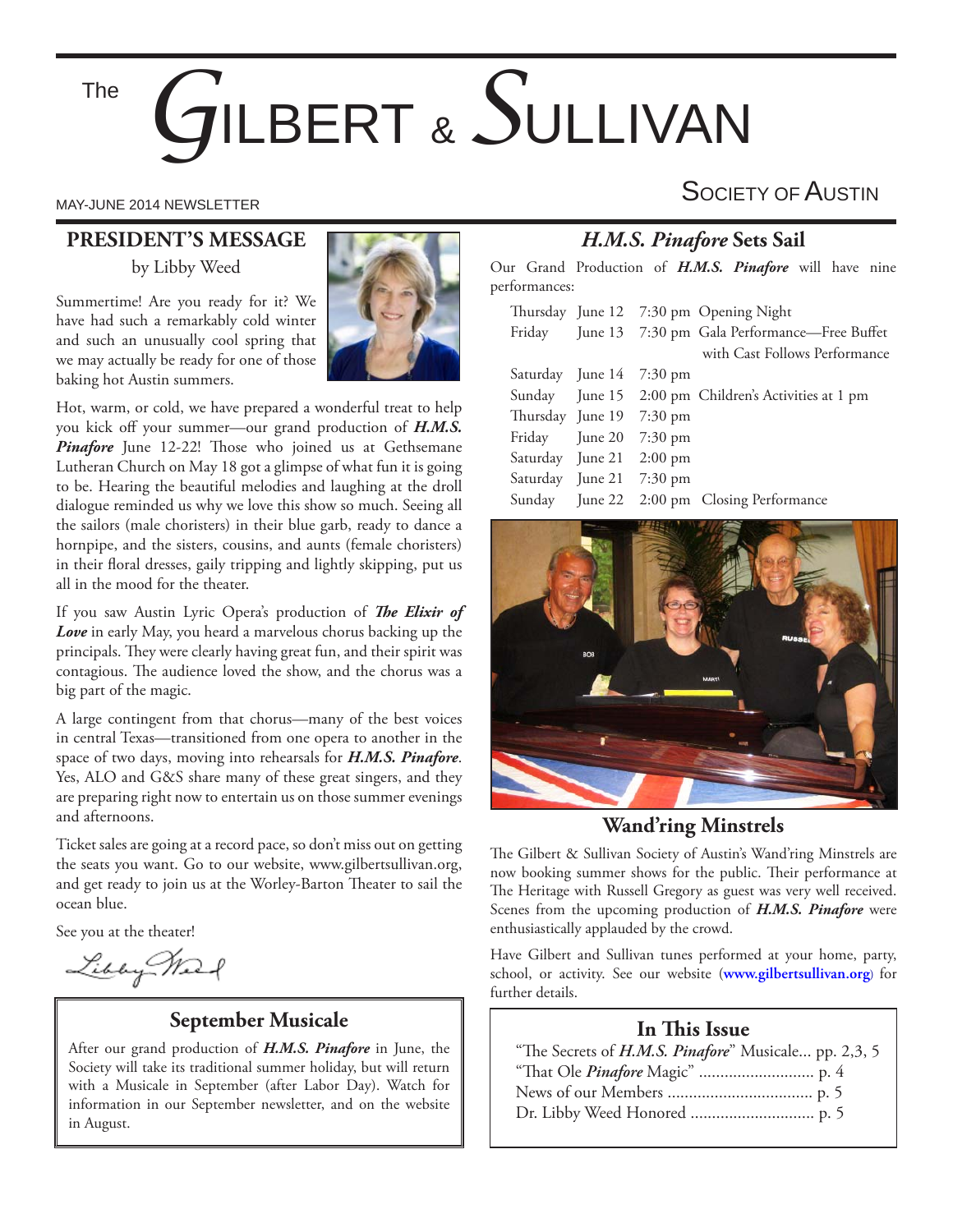# **A Preview of** *H.M.S. Pinafore* **by Reba Gillman**



It's nearly 3 PM on Sunday, May 18, and we're gathering at a new venue. **Janette Jones** has produced this show for us; **Ralph MacPhail, Jr.,** will serve as M.C. and give us the magic of his G&S knowledge and research. Jeffrey Jones-**Ragona** will conduct, and most of the cast will be here to perform. With **Jeanne Sasaki** at the piano, and experienced page turner (and excellent piano student) **Cody Ireland**, all will be delightful. Our cast for today is: **Russell Gregory** as Sir Joseph Porter; **Carol Brown**

as Josephine; **Arthur DiBianca** as Captain Corcoran; **Holton Johnson** as Ralph Rackstraw; **Janette Jones** as Little Buttercup; **David Fontenot** as Dick Deadeye; **Julius Young** as Bill Bobstay; **David Yakubik** as Bob Becket; and **Megan Sherrod** as Cousin Hebe. Chorus members appearing today are: **Bruno Barbosa**, **Kate Clark**, **Andy Fleming**, **Will Fox**, **Leann Fryer**, **Paul Halstead**, **Rosa Harris**, **Chris Karaguleff**, **Melissa Kreuger**, **Mark Long**, **Maurine McLean**, **Susan Meitz**, **John O'Brien**, **Annaliese Oliveira**, **Rachael Shaw**, **Tim Sheaburne, Mario Silva**, **Ian Stilwell**, **Abigail Taylor, Hilary Taylor**, **Jamie Taylor**, **Brittany Trinité**, and **Jay Young.** 

Over 145 people have made it to the Gethsemane Lutheran Church, and after the usual friendly welcomes and introductions Rafe tells us how happy he is to be back in Austin, and what a wonderful show we will see in June. In preparation for our enjoyment he intends to let us in on some secrets about *Pinafore*, and let us hear some of the music most of us already love. A secret Rafe doesn't mention is that the British have different ways of pronouncing words. Everyone needs to know that in the U.K. the name Ralph is pronounced Rafe, and that the boatswain character played by Julius Young is pronounced boh-s'n. We affectionately call our speaker Ralph MacPhail, Rafe. He mentions some little known facts about *H.M.S. Pinafore* and moves on to talk about secrets concealed by characters in the show. The chorus of sailors seated in the front rows stand up to sing "We sail the ocean blue, And our saucy ship's a beauty; We're sober men and true, And attentive to our duty." As this song ends Janette enters to sing another famous song, "I'm called Little Buttercup, dear Little Buttercup, Though I could never tell why, But still I'm called Buttercup, poor Little Buttercup, Sweet Little Buttercup I!" She sings on to list all the interesting things she carries with her to sell to the sailors when they come to port, looking for various gifts as they prepare to return home to their wives and sweethearts. Rafe tells us that Buttercup is also known as Mrs. Cripps, and is a bumboat woman. There follows a chat between the Boatswain Julius and Janette as she hints that Buttercup has secrets. The program jumps to Act II as Rafe follows these hints and Arthur appears as Captain Corcoran to sing a duet with Janette. Arthur is covering for **Zil Gilkha**, who was unable to be present today but will sing the Captain's role in the June performances. Janette sings, "Things are seldom what they seem, Skim milk masquerades as cream; Highlows pass as patent leathers; Jackdaws strut in peacock's feathers." Arthur (puzzled) sings "Very true, So they do." The duet continues with Buttercup quoting well known proverbs and the Captain failing to understand her meaning. Buttercup is trying to warn the Captain that change is in store for him, and that his present higher rank in society will no longer keep him from pairing off with Buttercup. Still mystified, the Captain says, "Time alone will tell!"

The singers return to Act I as Buttercup sings, "But who's the youth whose falt'ring feet With difficulty bear him on his course?" Boatswain Julius replies, "That is the smartest man in all the fleet, Ralph Rackstraw!" and Janette sings "Ralph! That name! Remorse! Remorse!" Holton then enters as Ralph, and with a chorus of sailors sings "The nightingale Sighed for the moon's bright ray, And told his tale In his own melodious way. … I love—and love, alas, above my station!" Buttercup sings "He loves, and loves a lass above his station." The chorus sings "Yes, yes, the lass is much above his station." Rafe says this pun is a best kept secret, meaning that people often don't hear it. Ralph's love, which turns out to be for his Captain's

daughter, is his secret, which soon becomes very public and establishes the basic conflict of the opera.

Rafe tells us Gilbert loved the sea. The money he made from writing successful operettas enabled him to purchase and enjoy expensive yachts. He used the words for various ship parts as names for sailors in his shows. The rack in Ralph's family name came from the slang term for berth, which might be more comfortable used with straw: hence Ralph Rackstraw. Consider the more elevated characters. Enter Russell singing Sir Joseph with chorus; the audience is invited to sing along with the chorus. "When I was a lad I served a term As office boy to an attorney's firm. I cleaned the windows and I swept the floor, and I polished up the handle of the big front door." The song continues to describe how each step led to one higher until he was taken into a partnership. That junior partnership "Was the only ship that I ever had seen. ... But that kind of ship so suited me That now I am the ruler of the Queen's Navee. … Now landsmen all, whoever you may be, If you want to rise to the top of the tree, … Be careful to be guided by this golden rule—Stick close to your desks and never go to sea, And you all may be rulers of the Queen's Navee." Joke number one for Gilbert. Another joke is that a first sea lord would no more wear his ceremonial finery when boarding a ship than he would have an admiring crowd of sisters, cousins, and aunts attending him.

Sir Joseph sounds like an American success story. But in Great Britain there is more to consider, and Rafe tells us that this iconic character is one of the most misunderstood of all Gilbert's creations, "at least by us Yanks." He is First Lord of the Admiralty, which leads to being a member of Parliament and the Prime Minister's cabinet. He is not an Admiral—not a member of H.R.H.'s Royal Navy. This song tells us that Sir Joseph has roots perhaps as low as Ralph Rackstraw's. His name is Joseph Porter, and that must be one of Gilbert's jokes. A porter is a doorkeeper, a luggage carrier, a cheap beer. Gilbert's joke is that Sir Joseph is Captain Corcoran's superior professionally but very much his inferior socially. Consider the evidence as Carol sings Josephine's second act aria, "The hours creep on apace." As in grand opera, it begins with recitative, a long section of words declaimed to music. Reflecting on what marrying her beloved simple sailor will cost her, she tells us of the higher class luxuries she has as Captain Corcoran's daughter. "On the one hand, papa's luxurious home, Hung with ancestral armour and old brasses, Carved oak and tapestry from distant Rome.... And, on the other, a dark and dingy room In some back street with stuffy children crying, ... And dinner served up in a pudding-basin!" She goes on to sing "A simple sailor, lowly born, unlettered and unknown, … No golden rank can he impart, No wealth of house or land, No fortune, save his trusty heart, And honest brown right hand, … Oh, god of love, and god of reason, say, Which of you twain shall my poor heart obey!"

But this love story is not the secret Gilbert is pursuing. The real secrets are in the Sir Joseph Porter-Captain Corcoran relationship. Captain Corcoran is related to a peer, and is the owner of this luxurious home and its contents, even though his duties on board the Pinafore must keep him away for long periods. He can overlook the fact that Sir Joseph is his social inferior because he is thrilled to have his daughter marry a Cabinet Minister. But then Buttercup tells her secret, with topsy-turvy results. Many years ago, when she was young and charming, she mixed these babies up. Suddenly lowly seaman Ralph becomes the captain of their ship, and the former captain becomes a lowly seaman, and can marry Buttercup. Sir Joseph says to the just-fallen Captain Corcoran, "I need not tell you that after this change of your condition, a marriage with your daughter will be out of the question." Corcoran replies, quoting Sir Joseph's earlier assertion, "Don't say that, your honour—love levels all ranks."

"It does to a considerable extent, but it does not level them as much as that," replies Sir Joseph. His first cousin Hebe quickly steps forward and offers herself as his bride.

Nothing could possibly be more satisfactory, for their class distinctions are maintained, as they are for Corcoran and Buttercup. The result for Ralph (now Captain) and Josephine (soon to be the Captain's wife instead of the *(continued on next page)*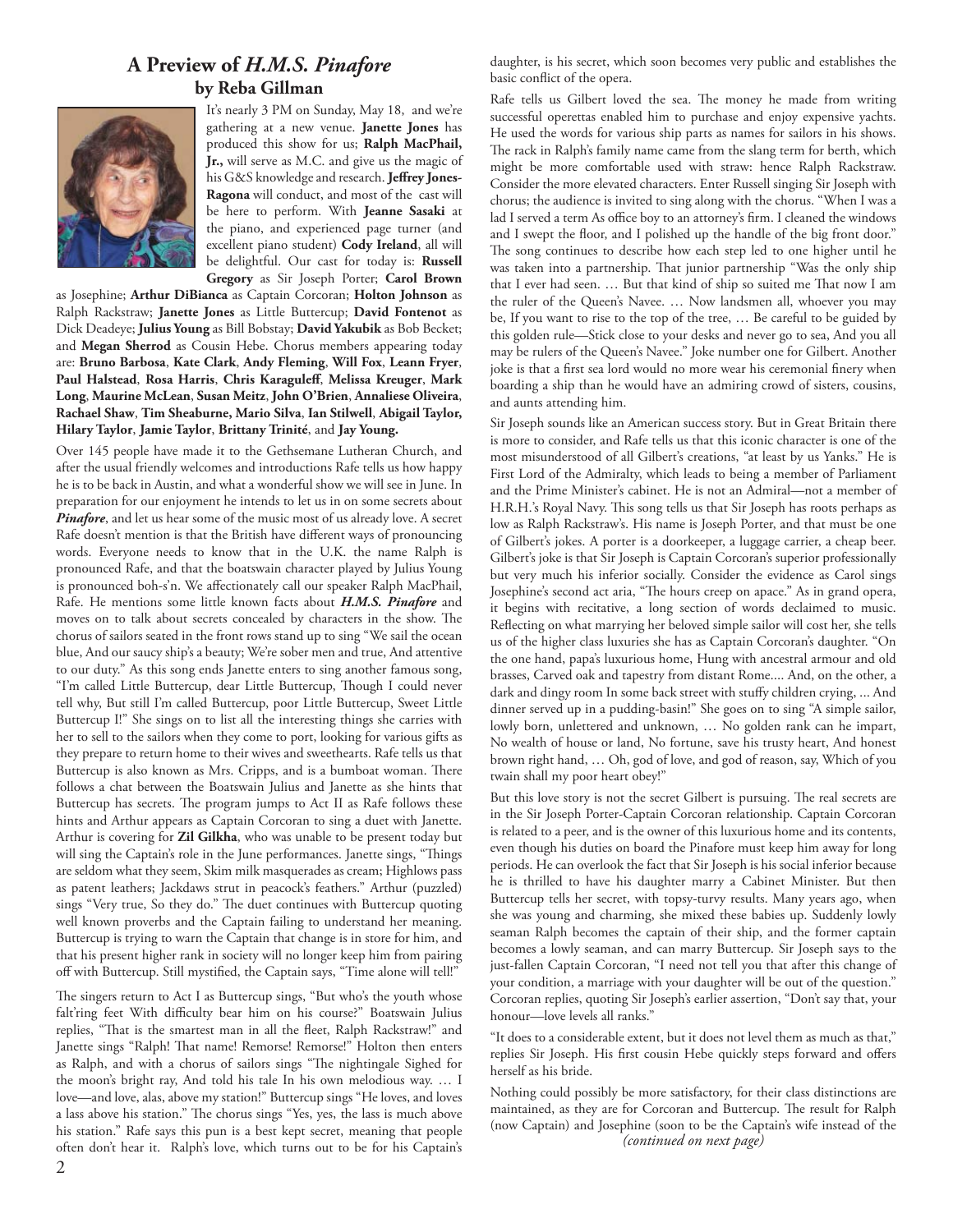#### **"Th e Secrets of** *H.M.S. Pinafore"***: A Preview**

 *photos courtesy Steve Schwartzman and David Little see more at* **gilbertsullivanaustin.smugmug.com**





Julius Young & Janette Jones Holton Johnson Carol Brown Ralph MacPhail, Jr.





 *"But who's the youth?" "I love, alas, above my station" "Th e hours creep on apace" divulger of Th e Secrets of* **Pinafore**



 *"When I was a lad" "Th ings are seldom what they seem" "A cute American"* Russell Gregory **Arthur DiBianca & Janette Jones Community Community** Dr. Jeffrey Jones-Ragona

*more photos from The Secrets of H.M.S. Pinafore on page 5* 



## *(continued from previous page)*

Captain's daughter) is also romantically satisfactory. At this moment the cast sings through the entire Finale to Act II, although there is still music to come in the program, as Rafe is presenting Pinafore music following an order related to the secrets he wishes to reveal, and not the way the story unfolds.

After some discussion of the British representative who inspired the character of Sir Joseph, Rafe introduces Arthur to sing the original Captain Corcoran song with chorus and audience, "My gallant crew, Good Morning!" Corcoran presents a very polite version of life at sea, "I am the Captain of the *Pinafore*." His men reply, "And a right good captain, too!" "You're very, very good, And be it understood, I command a right good crew." He continues to compliment his crew, and to list what makes him a good captain, "You're exceedingly polite ... Though related to a peer, I can hand, reef, and steer, Or ship a selvagee; I am never known to quail At the fury of a gale. And I'm never, never sick at sea!" Chorus sings, "What, never?" "No, never!" "What, never?" "Well, Hardly ever!" In the second verse he sings, "...Though 'bother it' I may Occasionally say, I never, never use a big, big D." "What never?" "No never!" "What, **never**?" "Well, Hardly ever!" And we laugh, for salts old and young traditionally use the saltiest of language. And then in Act II, polite Captain Corcoran is pushed too far and shouts that "big, big D" three times. Sir Joseph is appalled: "That word of evil sense, is wholly indefensible." He orders the Captain to his cabin in disgrace.

Rafe reminds us of the many ways shows in the U.S have copied G&S classics and tells a story alleged to have taken place during the "*Pinafore* mania" of 1878-79. A patriotic American impresario suggested to Gilbert that he write an American version. Conductor Jeffrey Jones-Ragona puts aside his baton and walks to the stage to sing. Pianist Jeanne Sasaki gives him the note, and Jeffrey sings a cappella "He is American. Tho' he himself has said it, 'Tis not much to his credit That he is American—For he might have been a Dutchman, An Irish, Scotch or such man, Or perhaps an Englishman. But in spite of hanky-panky, He remains a true-born Yankee, A cute American." It is reported that Gilbert was quoted as saying that, after two minutes' careful consideration, he didn't think it would do at all. And judging from the expression on Jeffrey's face, I think he agrees with Gilbert.

And what is it that keeps the Gilbert and Sullivan operas flying on both sides of the Atlantic? Rafe observes that Gilbert expressed the intention never to bring "the blush of shame to the cheek of modesty." He also notes that Gilbert was writing for popular success, and knew very well that his full houses of respectable family audiences would disappear if he offended.

To finish the program off, the entire cast sings "He is an Englishman!" the Boatswain's solo, and the chorus.

David Fontenot steps forward to sing the Pirate King's lead-in and all sing "Hail, Poetry" from *The Pirates of Penzance*, and "Now to the banquet we press" from *The Sorcerer*. The crowd breaks loose with applause, with many standing and some shouting approval. The sanctuary overflows with enthusiasm and joy, as people go out to the lobby for refreshment and conversation. There's no doubt: *H.M.S. Pinafore* is still a big hit, and this is going to be a wonderful show.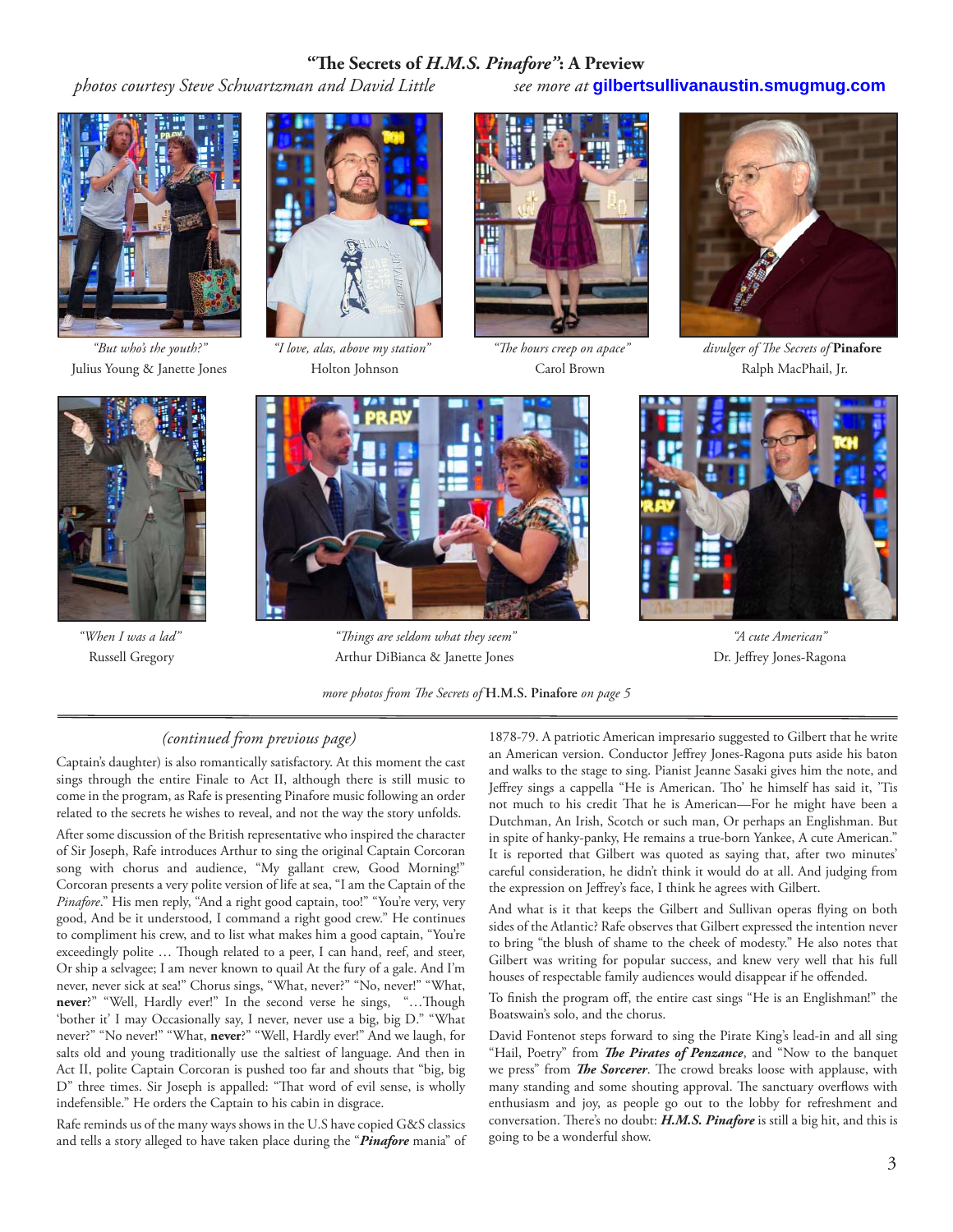# **"Th at Ole** *Pinafore* **Magic"**

by Ralph MacPhail, Jr.



My title is in quotation marks because that's what my valued colleague and collaborator Jeffrey Jones-Ragona calls it: that mysterious something that comes over a bunch of people working on this most tuneful and merry of Victorian musicals—and then what happens when it is presented before an audience.

That magic has been much on my mind of late

while sitting here in the Gilbert & Sullivan room in Bridgewater and hearing wonderful things from Jeffrey about the incredible sound our cast is making in music rehearsals, about the early record-setting box office advance sales from David Wieckowski, and responding to emails from Bill Hatcher as he attends to countless details while working toward our show in June.

As I write, there are still four days before I fly to Austin (on Sir Arthur Sullivan's birthday, in fact) to start staging rehearsals. I'm looking forward to seeing so many Austinite friends (and I anticipate making new ones) and jumping into the staging of *H.M.S. Pinafore*.

Now I think this will be my sixth—the third in Austin—and I've been asking myself why I'm so excited about another *H.M.S. Pinafore*. Well, working on *any* show in Austin is fun and gratifying. But this one is special.

#### *What makes* **H.M.S. Pinafore** *so special—and magical?*

*It's brilliantly constructed***.** W. S. Gilbert was a master at plot construction, and the show proceeds as easily as a ship might glide through calm waters. A male chorus? Sailors, of course! But what a wonderful inspiration to make the female chorus "an admiring crowd of sisters, cousins, and aunts"! Gilbert unfolds his tale clearly, with musical numbers carrying the plot forward. Note that the motivations for exits and entrances are never forced, and surprises and plot-twists and turns are effectively distributed throughout the two acts.

*It's so tuneful***.** Arthur Sullivan was at his most ebullient in writing the score for this show in 1878—even though (as he told an interviewer much later) he was laboring under excruciating pain during its composition. And he did something in *H.M.S. Pinafore* that he did nowhere else that I can think of: he used multiple reprises—*lots* of them—of catchy musical numbers. I can't imagine *anyone* leaving a performance without "I am the monarch of the sea," "What, never? Well, hardly ever"" or "He is an Englishman!" ringing in ears for days after. (*H.M.S. Pinafore* also contains the only entr'acte in all of Gilbert & Sullivan—"I'm called Little Buttercup," another all-time catchy tune.)

*It's so colorful.* Gilbert often uses color subtly in his operas; *H.M.S. Pinafore* opens with the male chorus—all white and blue, spit and polish. Captain Corcoran arrives, resplendent in his uniform, but color doesn't arrive until the ladies do, and they're a feast of pattern and hue in their Victorian bustled smocks. Dazzling!

*It's so clever*. Those lyrics! The situations! The catchphrases! The climax and the dénouement! Even the title of the ship on which the

action takes place!

*It's compact. H.M.S. Pinafore* is one of the earlier Gilbert & Sullivan works, and thus it's one of the shorter ones. And while we can regret that there's not more of it, we can also admire its "trim" nature. (That word is always a compliment when used in seafaring lingo.)

*It's a classic.* In 1981, when musical-theatre historian Gerald Bordman published a history called *American Operetta*, his subtitle was "From *H.M.S. Pinafore* to *Sweeney Todd*." Pick up *any* history of *American* musical theatre and there's invariably a satisfying amount of paper and ink devoted to the veddy British Gilbert & Sullivan and *especially* to *H.M.S. Pinafore*; its original production in London and then in New York in 1878 set a new standard for good music, wholesome fun, and cleverness in thought, word, and deed. And like the other Gilbert & Sullivan works, *H.M.S. Pinafore* is as fresh and delightful as it was when presented over a century ago. The secret is to present it as its creators wished, and without updates "for modern tastes," changes for "contemporary sensibilities," or new and "clever" musical arrangements.

Sometimes I think of *H.M.S. Pinafore* rather like a favorite sweater: it's comfortable, familiar, and easy to take for granted. We Savoyards know it so well that many of us can probably recite it from "We sail the ocean blue" to that final grand "Hurray!"

Last summer after leaving Austin, Alice and I visited Wooster and the Ohio Light Opera. I'd purchased tickets well in advance for their final show of the season, *The Gondoliers*, but didn't bother to book the afternoon matinee of Gilbert & Sullivan's not-so-new "nautical comic opera," even though we had planned to arrive in Wooster the day before. The antique shops had more of a draw, I thought, than another *H.M.S. Pinafore*.

Until lunch on the day. I know it was weakness—but the weakness was so strong! The website told me that the matinee was sold out. So I called the box office: "Come to the lobby and get on a list for returns," I was told, and so I did. Five minutes before the show was to begin, I paid for my seat. It was in the very back row, and I think it was a house seat because the Artistic Director Steven Diagle sat next to me for part of Act I.

Then just last month, I saw another production, this one at James Madison University in Harrisonburg, Virginia. Each time—in Ohio and in Virginia—I watched as this venerable ship magically sailed the ocean blue one more time into the hearts of the theatregoers of all ages who packed the houses. And I feel certain the same phenomenon is about to take place again here in Austin next month.

So call your sisters, cousins, and aunts (and also your brothers, parents, children and grandchildren—and wives and husbands, too!) and make your reservations while there are still tickets to be had. Next month the Worley-Barton Theatre at Brentwood Christian School will be a place of enchantment, filled to the rafters with that ole *Pinafore* magic!

## **Send Us Your News!**

The next newsletter should arrive in early September; the deadline for submissions will be in mid-August. Please send your news to news@gilbertsullivan.org. Thanks!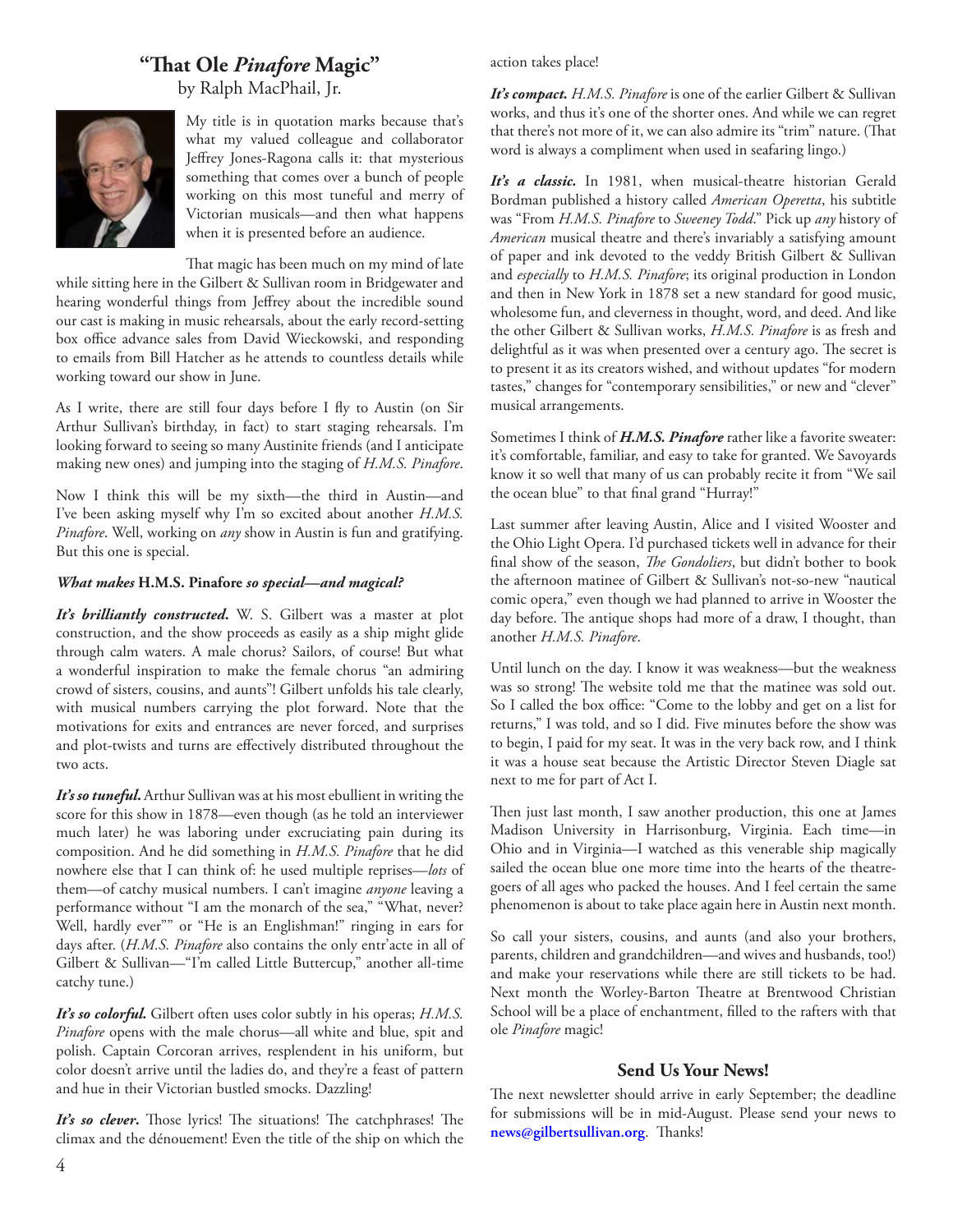#### MEMBERSHIP FORM

We encourage you to join our Society. If you are a member, please check your membership renewal on the top of the mailing label. If expired or near expiration, your membership needs to be updated! To correct your address, renew your membership, or become a member, complete this form, and mail it to us with your check, payable to "GSSA," or call to join (512) 472-4772 (GSSA).

Please check a membership category:

| 1 Individual (\$20-\$29) |  |
|--------------------------|--|
|--------------------------|--|

**Family/Group** (\$30-\$49) П

**Patron** (\$50-\$99)  $\Box$ 

**Grand Duke or Duchess** (\$100-\$249) П

**Major General** (\$250-\$499)  $\Box$ 

**Pooh-Bah** (\$500-\$999) П

**Pirate King** (\$1000-\$2499)

**Savoyard** (\$2500 & up)

| <b>State</b><br><u> 1980 - Jan Samuel Barbara, margaret e</u> ta bizkailaren 19 |  |
|---------------------------------------------------------------------------------|--|
|                                                                                 |  |
|                                                                                 |  |
|                                                                                 |  |
|                                                                                 |  |
| I'd like to volunteer. I'm interested in:                                       |  |
|                                                                                 |  |

We are proud to list our members in our programs, but if you would prefer NOT to be listed in our programs, please check here:



# **Dr. Libby Weed Honored**

At a May 3 retirement reception honoring **Dr. Libby Weed** for her thirty years as principal at Brentwood Christian School, a portrait was revealed that will hang in the lobby of the Worley Barton Theater near the choir hall named in her honor. The school board and administration made presentations honoring Libby for her support of the fine arts during her long tenure at the school. She will continue to assist the school in a consulting role as Academic Dean.



*(left) Jay Burcham, chairman of the school's Board of Trustees, addresses the gathering*

*(above) Marquita Moss, school President, honors Libby as the new portrait is displayed*



# **NEWS of our MEMBERS**

GSSA Music Director Dr. Jeffrey Jones-Ragona has been nominated for Best Music Direction of 2013-2014 by the Austin Critics Table Awards for last year's Princess Ida. Congratulations, Jeffrey! The winners will be announced on June 2.

**Spencer Reichman**, who appeared as Scynthius in last year's *Princess Ida*, has been selected Outstanding Senior Vocalist 2014 at Texas State. Congratulations, Spencer!



We are saddened to learn that **Donald Bayne**, who appeared as Major Murgatroyd in our 2012 production of *Patience*, has died. His memorial has been tentatively scheduled for June 7 in San Antonio.



*What would* **H.M.S. Pinafore** *be without sailors, sisters, cousins, and aunts?*

*Below, the beautiful setting for our Preview Musicale: Gethsemene Lutheran Church.*